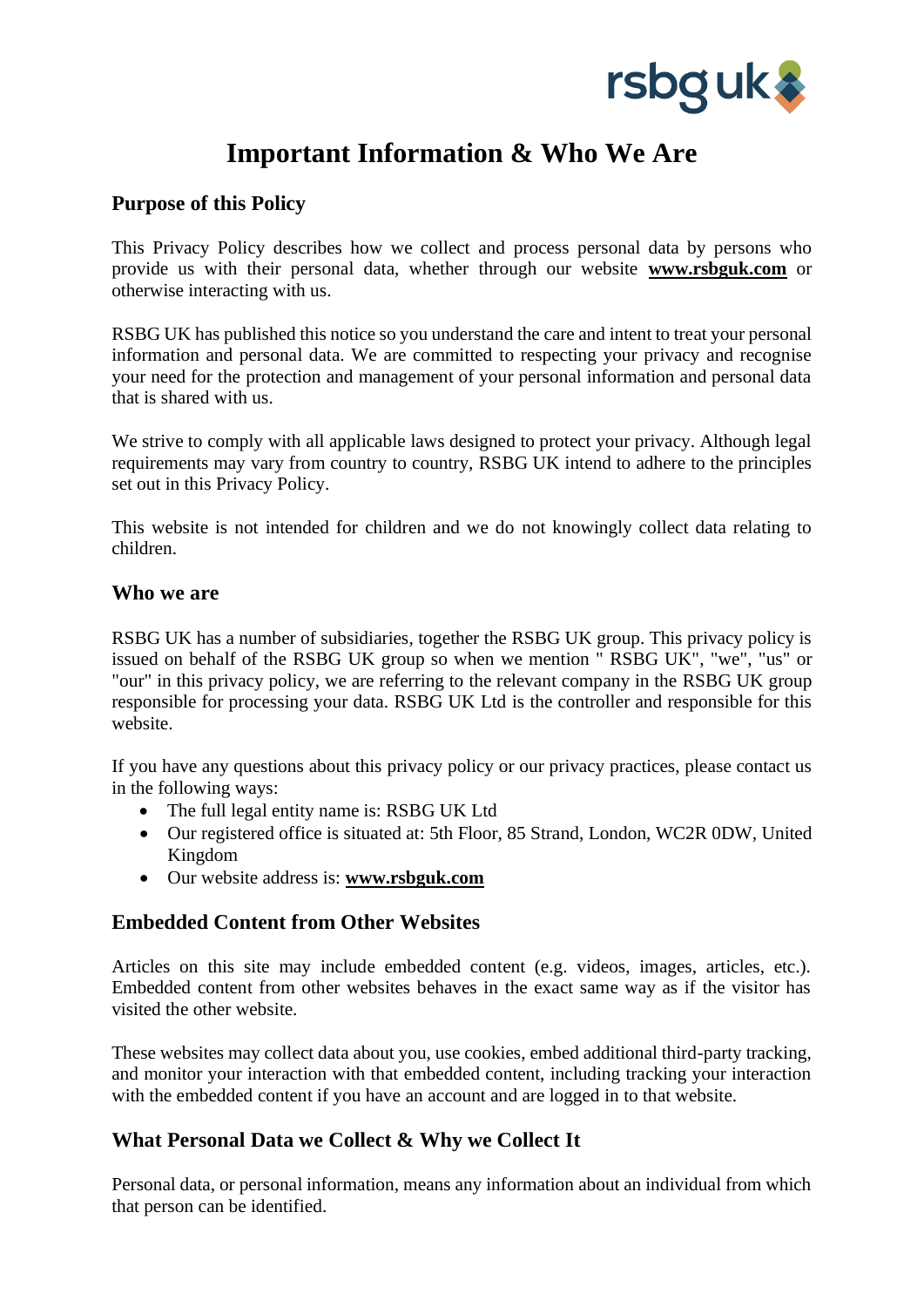

It does not include data where the identity has been removed (anonymous data).

The personal data that we collect may include (but is not limited to):

- Your name:
- Your email address and contact information;
- Your internet protocol address or other online identifiers;
- Location data;
- Genetic identity factors;
- Pseudonymous data;
- Event attendance and dietary requirements;
- Marketing and communications data.

If you contact us by telephone, email or via contact forms on our website, we will collect your personal data and process it in accordance with the processes outlined in this notice.

## **Media**

If you upload images to the website, you should avoid uploading images with embedded location data (EXIF GPS) included. Visitors to the website can download and extract any location data from images on the website.

#### **Contact Forms**

We may collect your personal data from submitted forms through our website. These forms can be submitted only through our Careers page, when applying for our vacancies, and through the queries section on our Contact Us page.

#### **Cookies**

If you leave a comment on our site you may opt-in to saving your name, email address and website in cookies. These are for your convenience so that you do not have to fill in your details again when you leave another comment. These cookies will last for a maximum of one year.

You can check which cookies are used by our website, third-party app or third-party integration using Chrome's built-in cookie view. While in incognito mode, click the Secure icon  $\blacksquare$  next to the URL bar and then select Cookies. A good, independent source of information regarding cookies is [All About Cookies.](http://www.allaboutcookies.org/) Here should be able to see what cookies are used. RSBG UK only uses Cookies which can be classified as "Essential".

#### **How We Use Your Data**

We will only use your personal data when the law allows us to. Most commonly, we will use your personal data in the following circumstances:

- Where it is necessary for our legitimate interests (or those of a third party) and your interests and fundamental rights do not override those interests.
- Where we need to comply with a legal obligation.

#### **Purposes for Which we May use Your Data**